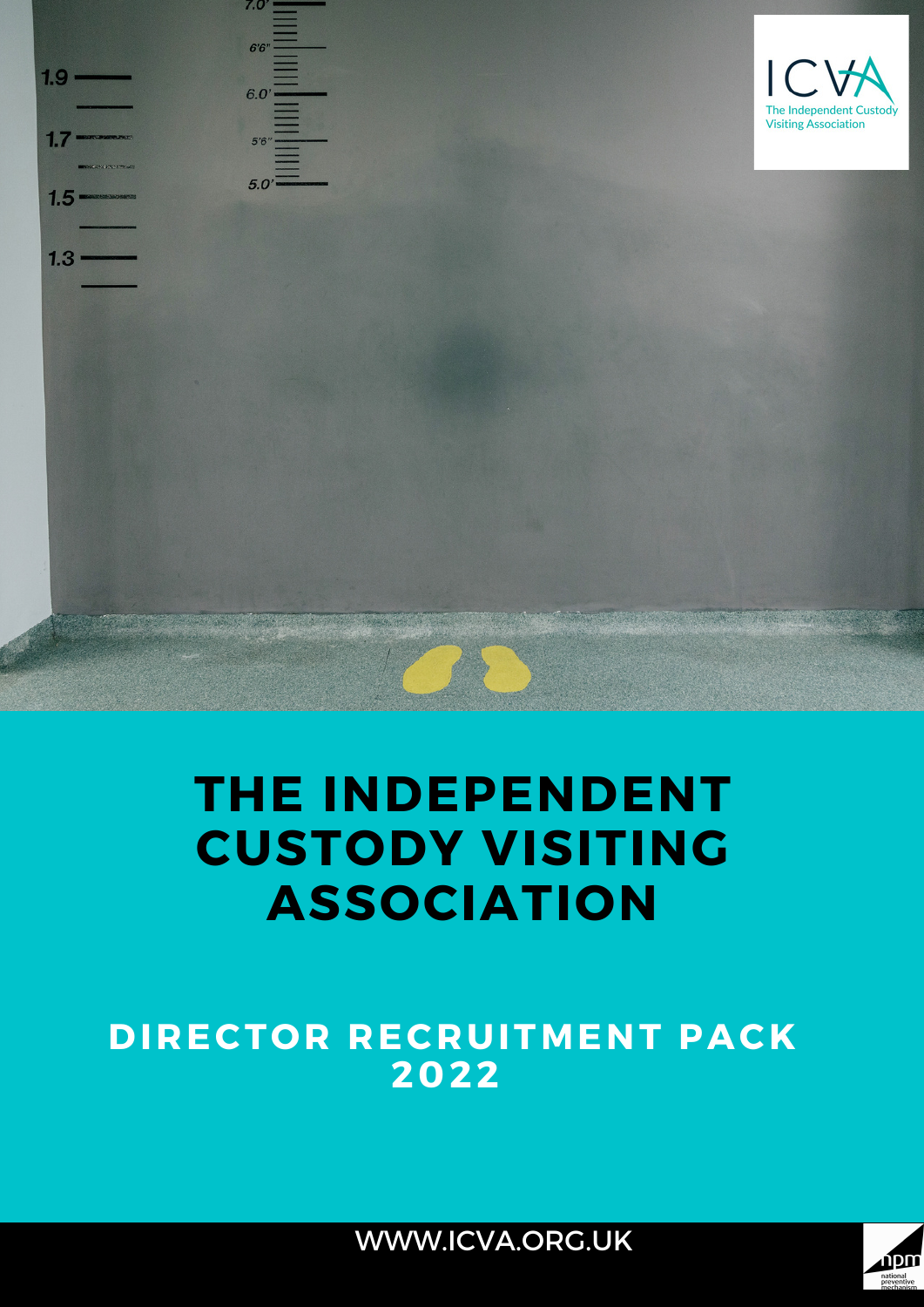### **OUR ROLE AND PURPOSE**



**Independent Custody Visitors (ICVs) are local community members who make unannounced vi s i t s to police cus tody to ensure the welfare of detainees . ICVs per form a valuable role for detainees and the police, helping to deliver the Uni ted Kingdom' s internat ional human** *rights commitments to prevent torture and ill-treatment.* 

ICVA provides a national resource on custody visiting, working closely with government and criminal justice organisations to raise public awareness on the rights, entitlements, health and wellbeing of people held in police custody. ICVA also advises on best practice for independent custody visiting schemes and provides training, publicity and support to our members. ICVA represents schemes in the National Preventive Mechanism, a UK-wide partnership that seeks to prevent torture and ill-treatment in detention.

ICVA is looking for three new directors with specific skills to help to deliver our future business plans and to grow our reach. New directors will support ICVA to deliver a strategic vision that features strong partnership working, increased communications and upholds strong governance. You will be able to make an impact and difference to police custody in the UK.

We are looking to recruit three new directors in 2022. We are particularly keen to appoint directors who have specific experience and skills in:

- · Equity, Diversity and Inclusion,
- · Fundraising in the non-profit sector,
- Communications and PR.

Candidates must share our commitments to fair and humane treatment and to improving custody and the experience of those in police detention.

These are non-renumerated posts, but all reasonable travel expenses will be met. Applicants must be willing to attend meetings and engage in dialogue outside of meetings when required. You must not currently preside in any role that would have a conflict of interest regarding this charity. The appointment will be subject to referencing and DBS check.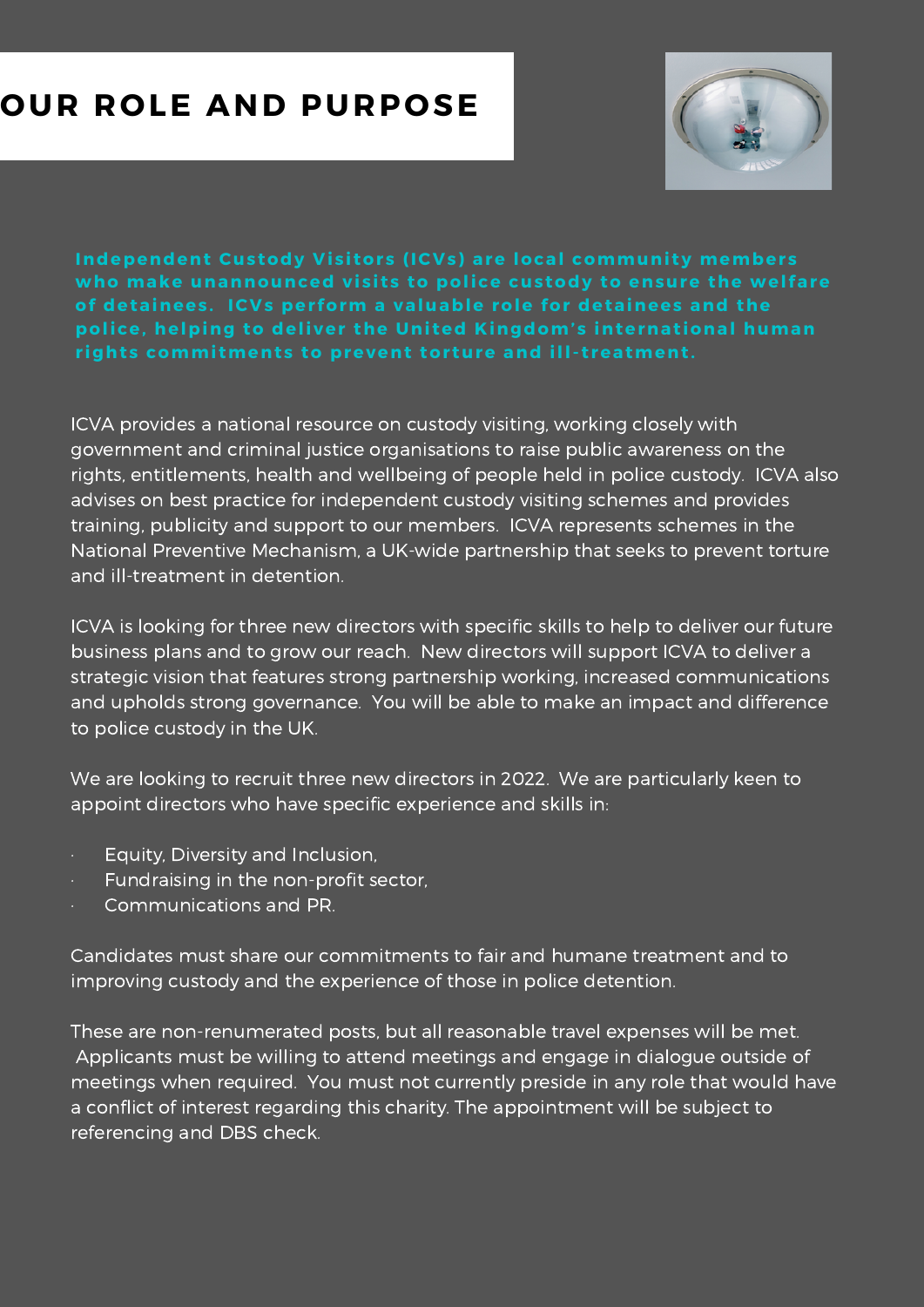### **JOB DESCRIPTION**

#### Duties

The duties of a director are as follows:

- . Ensure that ICVA pursues its stated objects as defined in its Articles of Association, by developing and agreeing a strategic vision, business plan and budget.
- Develop and oversee organisational policies, goals, and targets.
- Provide oversight of the organisations financial reporting and ensure the financial stability of the organisation.
- Ensure that ICVA complies with its Articles of Association, legal and fiscal responsibilities.
- Attend quarterly meetings in line with annual plan.
- Conduct required recruitment and management processes for the Chief Executive.
- Uphold and promote ICVA's reputation and work.
- Foster relationships with stakeholders and funders.
- Work to ensure that ICVA is a success, using your skills experience and judgment.

In addition to the above statutory duties, each director should use any specific skills, knowledge or experience they have to help the board of directors reach sound decisions. This may involve influencing and lobbying national bodies, communications and PR, legal advice, human resource experience and income generation, or other issues in which the director has special expertise.

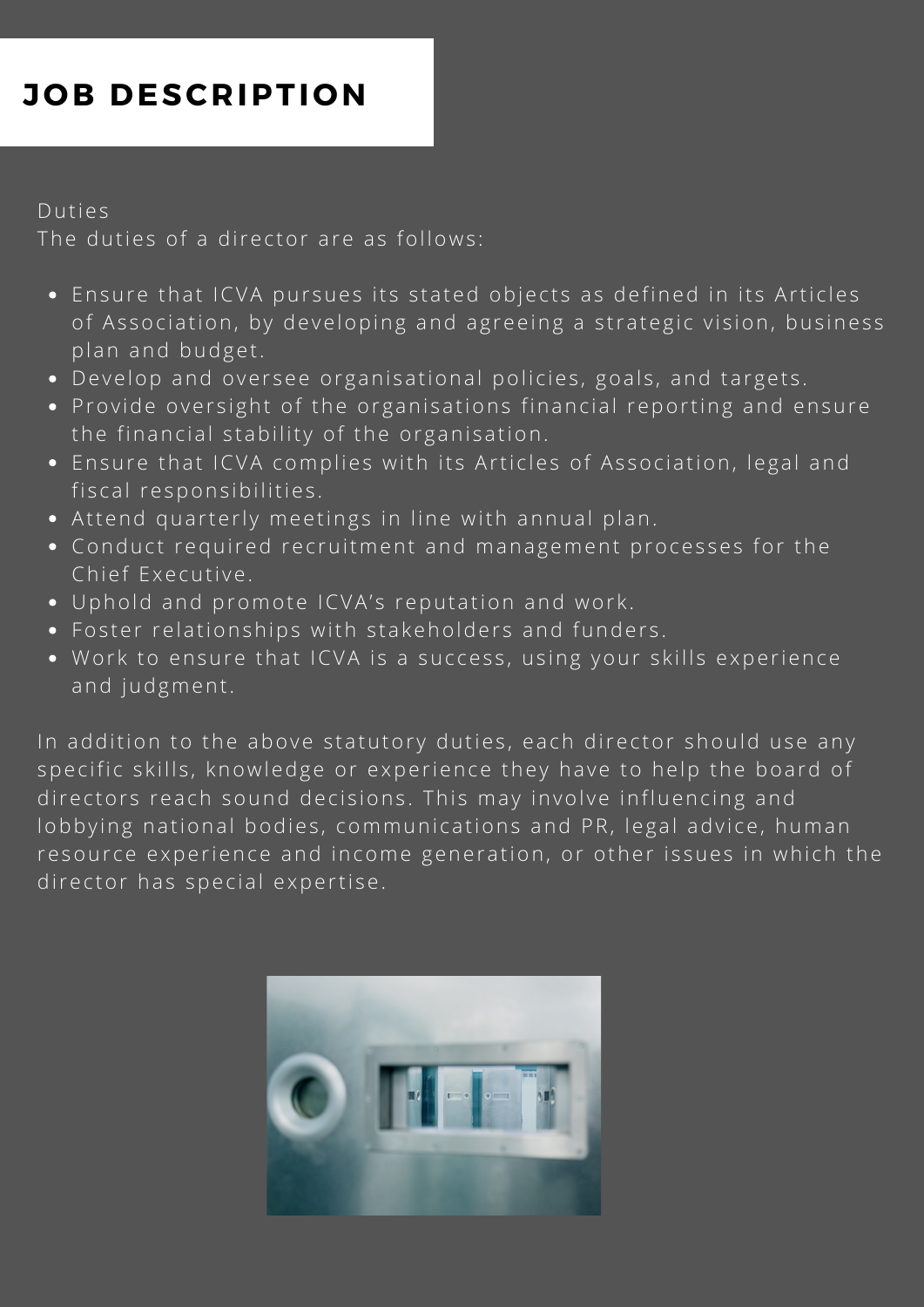## **PERSON SPECIFICATION**

Person specification

- A commitment to fair and humane treatment and to improving custody and the experience of those in police detention.
- To have an enthusiasm for the work of ICVA and the time and commitment to carry out the duties of a Board member.
- Strategic vision and leadership skills.
- Good, independent judgment and willingness to speak your mind.
- An understanding and acceptance of the legal duties and responsibilities of a director.
- An ability to work effectively as a member of a team.
- Provide commitment, ability and time to prepare for and attend at least four Board meetings per year plus other training, planning and promotional events.
- Encourages positive change where appropriate, addressing and resolving any conflicts within the Board.
- Acts as an ambassador for ICVA, representing it at external functions, meetings and events as appropriate and as spokesperson for the organisation when appropriate.
- A commitment to Nolan's seven principles of public life: selflessness, integrity, objectivity, accountability, openness, honesty and leadership.